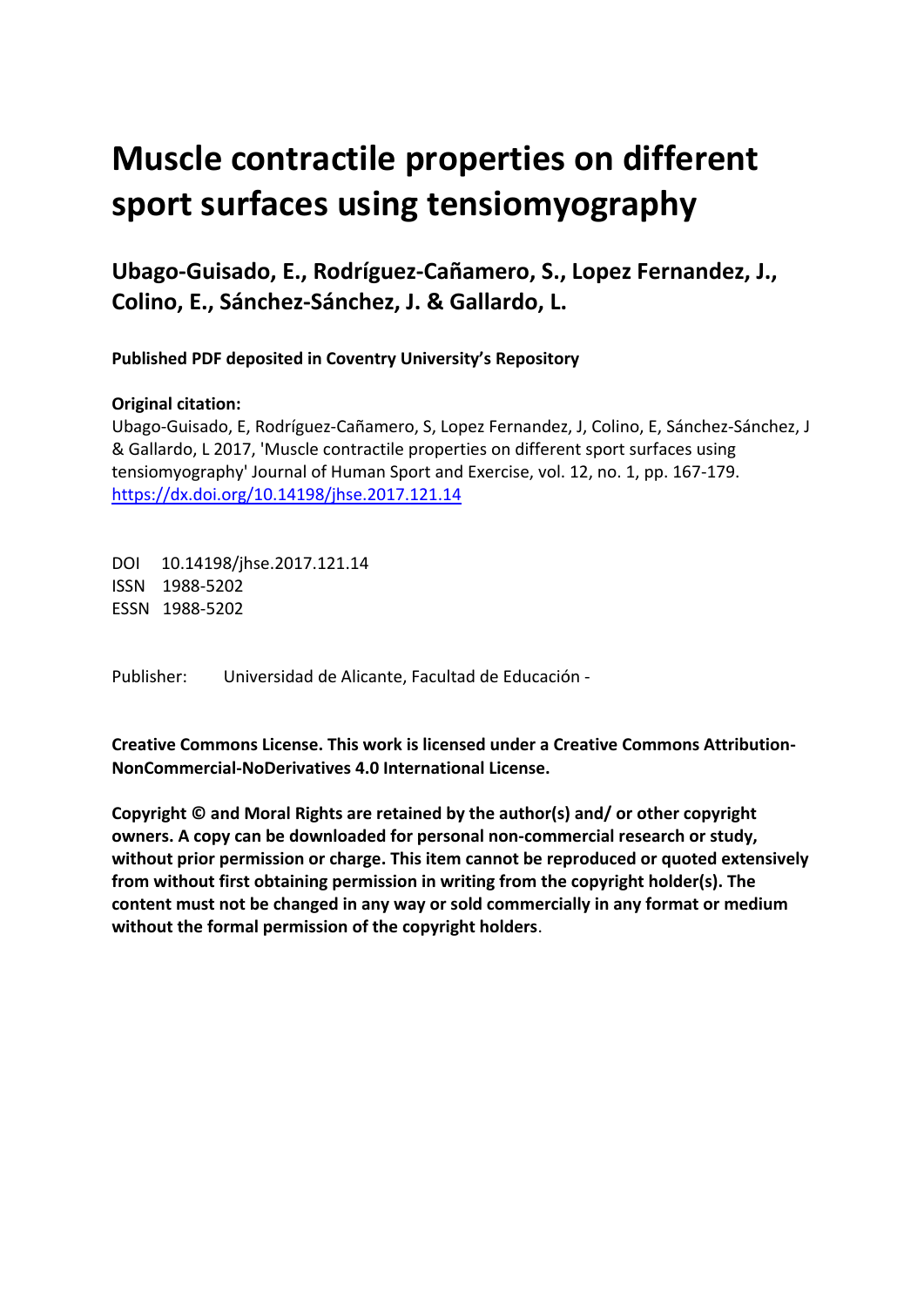# **Muscle contractile properties on different sport surfaces using tensiomyography**

ESTHER UBAGO-GUISADO<sup>1</sup> , SERGIO RODRÍGUEZ-CAÑAMERO<sup>1</sup>, JORGE LÓPEZ-FERNÁNDEZ<sup>1</sup>, ENRIQUE COLINO<sup>1</sup>, JAVIER SÁNCHEZ-SÁNCHEZ <sup>1,2</sup>, LEONOR GALLARDO<sup>1</sup>

 *1 IGOID Research Group, University of Castilla-La Mancha, Toledo, Spain 2 European University, School of Sport Sciences, Madrid, Spain* 

#### **ABSTRACT**

 Propose: the proposeofthis study was to discoverthe influence of sand and natural grass onmuscle overuse in female rugby players after an induced fatigue test. Methods: the participants of this study were 15 female amateur rugby players (23.4  $\pm$  4.42 years). RSA Test consisted of six-sprints of 40 m (20 + 20 m) and was performed in two different surfaces (natural grass and sand). Before and immediately after completing the RSA, the contractile capacity of the biceps femoris and the rectus femoris of both legs was evaluated through Tensiomyography (TMG). Results: players also did 2 CMJ jumps before and after the RSA to assess the muscle fatigue. CMJ jump high decreased (-2.89 cm; ES= 0.67; IC: to -4.59 to -1.18) after having performed the RSA Test on sand versus natural grass. Rectus femoris prese nted higher values of Tc (11.66 ms; ES= 1.00; IC: 4.03 to 9.29; p≤0.01) and Dm (1.20 mm; ES= 0.80; IC: 0.21 to 2.61; p<0.05) onsand than onnatural grass after finishing the RSA while the biceps femoris do not display any differences regarding surfaces. Conclusion: therefore, muscular response on rectus femoris after repetitive -sprint-actions differ between different surfaces (sand and natural grass). **Key words:** FATIGUE, EXERCISE, MUSCLE, PERFORMANCE

#### **Cite this article as:**

 $\overline{a}$ 

 Gallardo, L. (2017). Muscle contractile properties on different sport surfaces using tensiomyography.  *Journal of Human Sport and Exercise, 12*(1), 167-179. doi:10.14198/jhse.2017.121.14 Ubago-Guisado, E., Rodríguez-Cañamero, S., López-Fernández, J., Colino, E., Sánchez-Sánchez, J., &

 1 **Corresponding author.** *IGOID Research Group, University of Castilla-La Mancha, Avenida Carlos III s/n, 45071 Toledo, Spain.*  Submitted for publication March 2017 JOURNAL OF HUMAN SPORT & EXERCISE ISSN 1988-5202 © Faculty of Education. University of Alicante E-mail: amunlop@gmail.com Accepted for publication May 2017 **doi:10.14198/jhse.2017.121.14**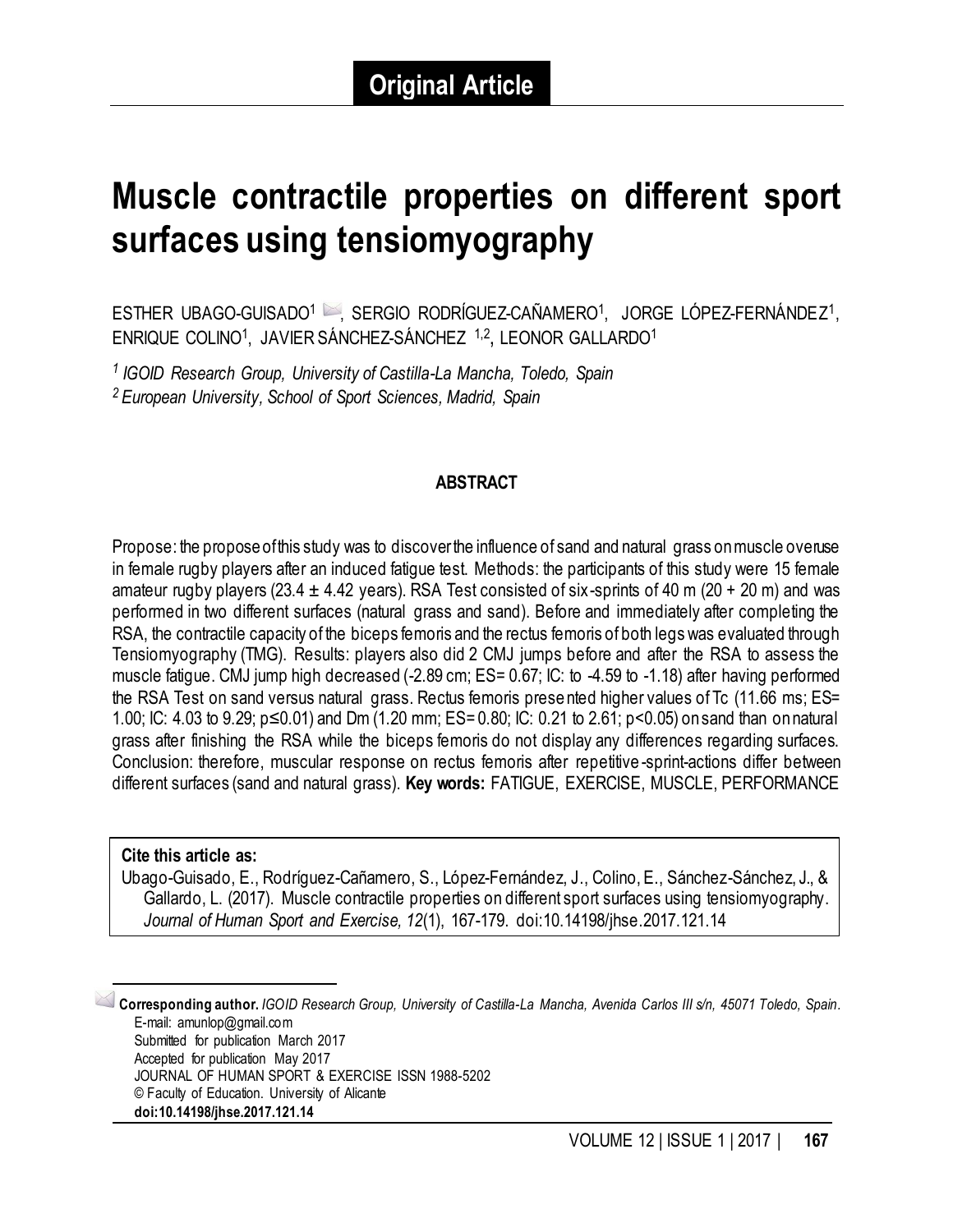## **INTRODUCTION**

 Overuse or fatigue injuries are caused by repeated micro-trauma, without any actual moment causing the injury (Fuller et al., 2006). Overuse injuries are responsible for 63% of relapse injuries, with 75% occurring during training and 51% during the preseason(Waldenetal., 2005). According to Petibois etal. (2002) fatigue plays an important role in the risk of injury. Acute fatigue generates a reduction in strength and motor control of the implicated muscle groups, making them more susceptible to injury, especially during high-intensity exercises at the end of a training session or a competition (Hawkins et al., 2001).

 Sport injuries can be caused by intrinsic factors of the player and by extrinsic factors of the environment (Orchard, 2001). Among the extrinsic factors, the game surface represents one of the main causes of sport injuries. To date, researchhas been conducted onartificial turf, natural grass, and rigid surfaces to determine their influence on performance and sport injuries through injury registration (Hughes et al., 2013; Iacovelli et al., 2013; Sánchez-Sánchez et al., 2014).

 Tensiomyography (TMG) is a non-invasive method developed to evaluate the mechanical properties and muscle contractility in response to electric stimulation. This method provides information on muscle stiffness, contraction speed, predominant muscle fibre types, and muscle fatigue (Rey et al., 2012). TMG has been demonstrated as a reliable method that can predict the risk of injury during sport practice (Alentorn-Geli et al., 2015).

 This study is the first to analyse the differences in the muscle response after induced fatigue on sand and grass. Research conducted on sand and grass is related with other parameters. Alcaraz e t al. (2011) studied the kinematics of sprint running between sand and an athletic track, finding differences in the players' biomechanical use. Binnie, Dawson, Arnot et al. (2014) demonstrated that sportpractice on sand significantly increases the heart rate and involves a higher-intensity load compared to natural grass. In volleyball, the difference in the height of a vertical jump between sand and a firm surface was studied (Giatsis et al., 2004), noting that less jump height was reached on sand.

 On the other hand, Brito et al. (2012) analysed the differences in football players' performance during simulated game situations on sand, grass, and concrete. Sand was the most demanding surface during the match, with higher levels of lactate, higher perceived exertion, and an elevated heart rate of the players. Finally, there is research on plyometric intervention training on sand, resulting in a recommended surface for improving neuromuscular adaptations and in analysing running economy on sand (Impellizzeri et al., 2008; Mirzaei et al., 2013; Pinnington et al., 2005).

 There is a lot of controversy regarding the relationship between the game surface and injuries. Previous research has shown that playing on sand increases the risk of injury (Knobloch et al., 2008). In contrast, another study has shown a decrease in injury incidence compared to firm surfaces (Impellizzeri et al., 2008). Ekstrand et al. (2006) associate firmer surfaces (natural grass) with a higher musculoskeletal impact on the player, and Inklaar (1994) with overuse injuries. Therefore, during the formation period of the athlete in the preseason, training on a surface like sand could be more recommended compared to a firmer surface like natural grass, as there is a higher incidence ofoveruse injuries during this period oftime (Woods et al., 2002). Also, sand can be more useful to improve the aerobic capacity of athletes who have suffered an injury (Impellizzeri et al., 2008).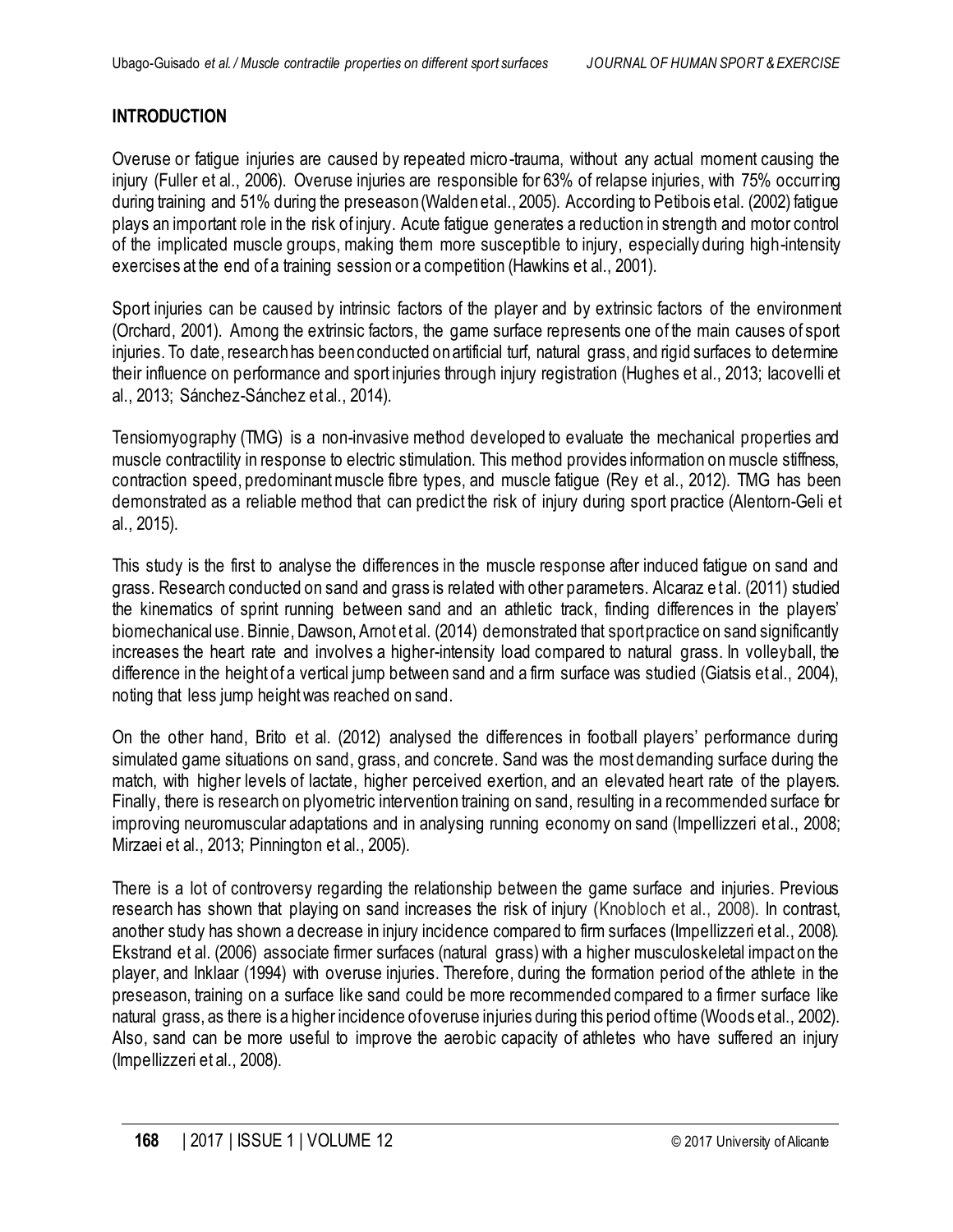Despite these studies, no scientific evidence exists on the risk or injury incidence according to the sport surface (Binnie, Dawson, Pinnington et al., 2014). The differences in fatigue produced on different game surfaces could be an indicator of the risk of muscle injury for the athlete. For this reason, the aim of this s tudy was to discover the influence of sand and natural grass on muscle parameters in female rugby players after an induced fatigue test.

### **MATERIALS AND METHODS**

#### *Participants*

A total of 15 healthy female amateur rugby players between 18 and 28 years old (23.4  $\pm$  4.42) from the province of Toledo participated in the study. All of the participants signed a consent form to take part in the study, which detailed the tests and the possible risks. The study protocol was approved by the local ethics committee (Toledo Hospital) and was done according to the ethical code of the World Medical Association (Helsinki Declaration). The general characteristics of the participants are described in Table 1.

|                            | Average  | <b>SD</b> |
|----------------------------|----------|-----------|
| Age (years)                | 23.40    | 3.36      |
| Weight (kg)                | 65.21    | 12.08     |
| Height (cm)                | 165.08   | 7.53      |
| Fat $(\%)$                 | 27.25    | 6.11      |
| Fat $(g)$                  | 17987.66 | 1286.95   |
| Muscle $(q)$               | 43705.20 | 1056.67   |
| BMC(g)                     | 2231.19  | 293.39    |
| $BMD$ (g/cm <sup>2</sup> ) | 1.15     | 0.07      |

Table 1. Descriptive characteristics of the participants.

 BMC: bone mineral content; BMD: bone mineral density. SD= Standard Deviation

## *Study design*

 Previous to the start of the study, the players carried out an initial pilot test on a neutral surface to familiarize with all of the tests included in the study protocol. These tests were repeated on the rugby pitch of natural grass and on a beach sand surface in two different days during the same week, with a separation between them of 48h. The tests were developed in October between 16:00h and 20:00h in the same city and at the same altitude (529 m above sea level), under dry conditions, at a temperature between 18-22.5°C and with a relative humidity of 20-30%.

 The study was performed during a non-competitive week so that the players had not made any intense physical exertion before the tests. The players were asked not to do any exhausting activities for 72h before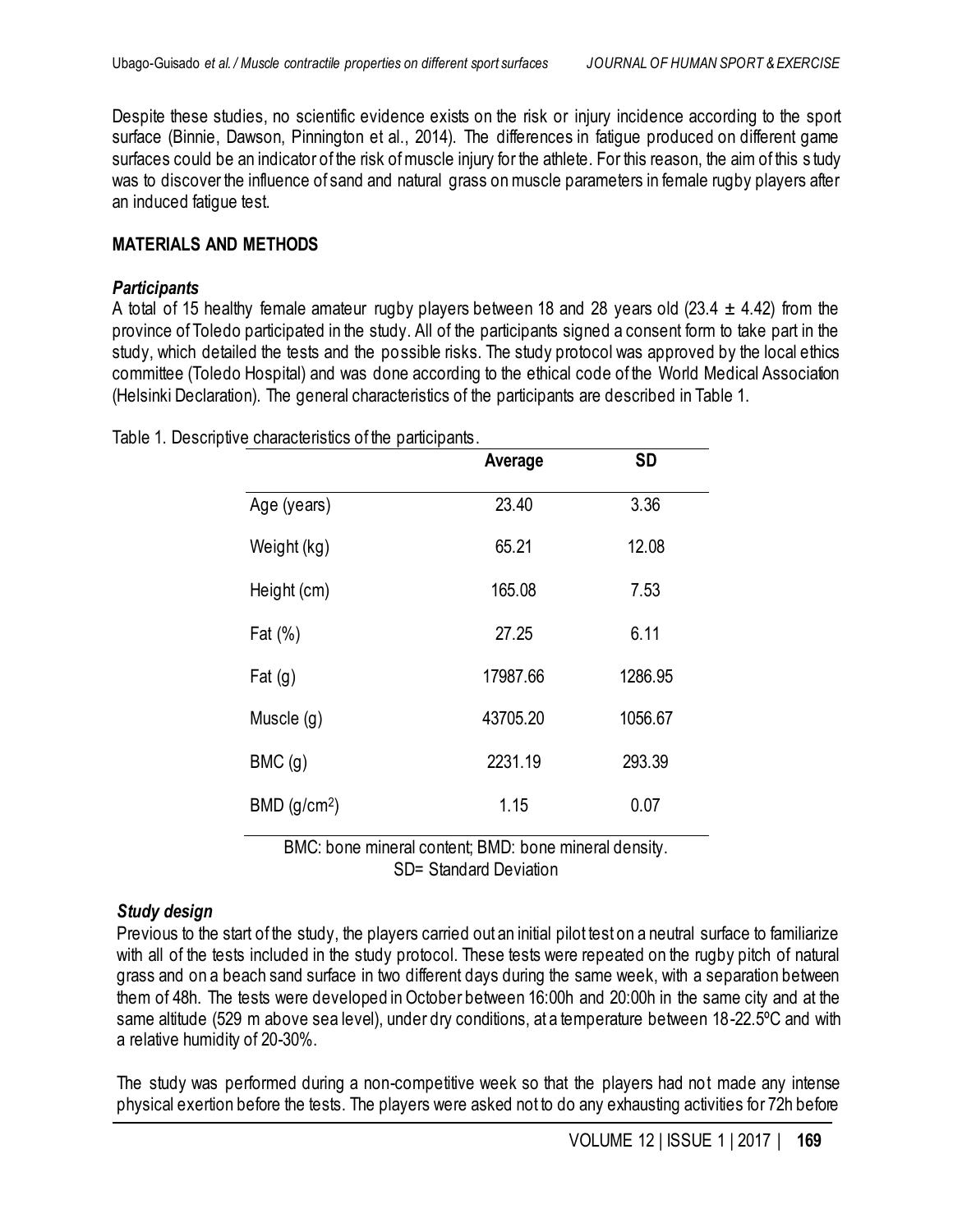each test and to maintain the same food habits. They were also asked to use the same footwear on both surfaces. Before the start of the study, a global positioning system was attached to each player's back (GPS, HPU, GPSports, Australia) together with a monitoring heart rate band (Polar Team System, Kempele, Finland), which were proven to be valid and reliable (Barbero - Álvarez et al., 2010).

 Prior to the different tests, the participants completed a standardised warm-up that consisted of 5 minutes of continuous running, 5 minutes of joint mobility, and three 30-m sprints, increasing the intensity with a 2- minute recovery between each sprint (Sánchez-Sánchez et al. 2014). No stretching was done either during or after the warm-up. In baseline, the contractile capacities of participants were measured and the participants performed a countermovement jump (CMJ). After, the players completed an RSA test in the specific surface (artificial turf and sand). Straight after, the contractile capacities of participants and CMJ were measured again.

## *Repeated-Sprint ability (RSA) shuttle test*

 The players completed an RSA test that consisted of six sprints of 40 m (20 + 20 m) with 20 s of passive recovery (Sánchez-Sánchez et al. 2014). The players began on the start line and ran 20 m, turning 180° and returning to the start line as quickly as possible.

 Prior to the RSA test, each participant completed a preliminary maximum sprint that was used as a score criterion to validate the RSA test, resting for 5 minutes after this sprint before starting the RSA test. This way, if the performance of the first sprint of the RSA test was worse than the preliminary sprint, the test was not considered valid and the participant had to immediately stop and repeat the RSA test at a maximum exertion after a 5-minute recovery (Chaouachi et al., 2010).

 The total time (RSATT) and the decrease percentage (%BEST) were calculated. The %BEST ([mean time/best time\*100] –100) has been identified as the most valid and reliable method to evaluate fatigue in this type of test (Chaouachi et al. 2010). These data were collected using four pairs of photocells (Microgate, Bolzano, Italy) placed at the start line, at 5 m, at 10 m, at 30m, and at 40 m with a 0.001 s sensibility. The maximum speed ( $V_{MAX}$ ) and maximum heart rate (HRmax) of players during the RSA test were monitored with GPS at 10 Hz and heart rate bands (Polar Team System, Kempele, Finland).

## *Vertical jumping*

A CMJ was done before and after the RSA test using an infrared system (Optojump Next, Microgate, Bolzano, Italy) in a neutral surface (smooth concrete). The participants had to keep their hands on their hips to avoid the influence of arm movement on the jump performance. Each player did two CMJ jumps before and after the RSA test (2-minute recovery between jumps). The best jump was selecte d for the statistical analysis.

## *Tensiomyograpy (TMG)*

 The following procedures have already been described by other authors (Rey et al. 2012; Tous-Fajardo et al., 2010). The contractile capacity of the biceps femoris and the rectus femoris of both legs was evaluated using TMG (BMC Ltd., Ljubljana, Slovenia) before (resting state) and immediately after doing the RSA test and the CMJ with the aim of evaluating muscle fatigue. TMG is a non-invasive technique that measures maximal displacement(Dm) givenby the radial movementofthe muscle belly expressed inmm and depends on the muscle tone or stiffness; contraction time (Tc), the time between 10 and 90% of Dm; sustain time (Ts), the time in which the muscle response remains >50% of Dm; delay time (Td), also known as reaction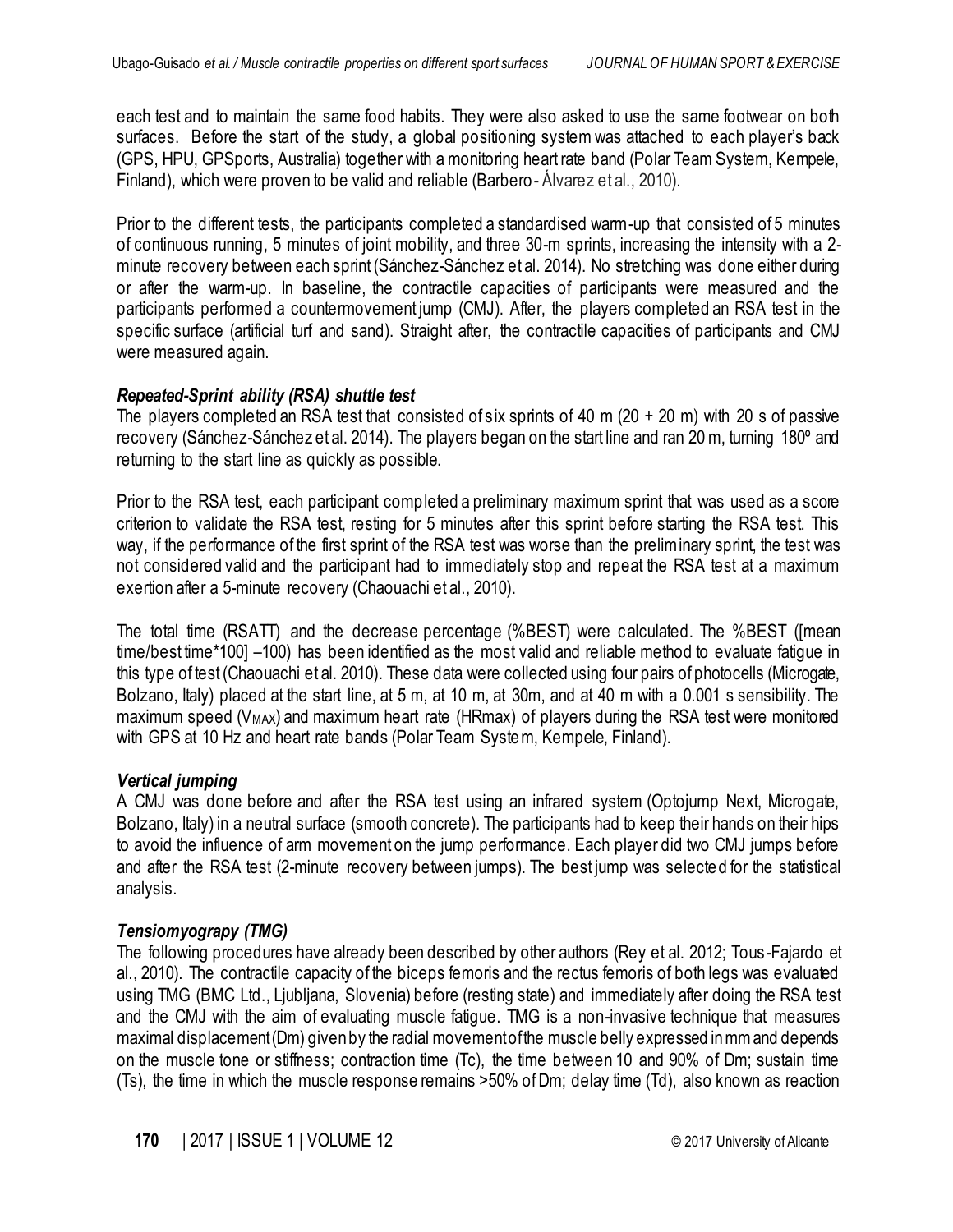or activation time, the time between the initiation and 10% of Dm; and half-relaxation time (TR), the time in which the muscle response decreases from 90 to 50% of Dm muscle (Figure 1).



Time (ms)

Figure 1. TMG parameters definition (Carrasco et al., 2011)

 A small electric stimulation is produced on the required muscle. This stimulus is measured by placing a digital transducer perpendicular to the muscle belly Dc-Dc Trans –Tek® (GK 40, Panoptik d.o.o., Ljubljana, Slovenia). The stimulation of the selected muscle is made using two self-adhesive electrodes (TMG electrodes, TMG-BMC d.o.o. Ljubljana, Slovenia) placed equidistant to the po int where the measurement will be made. The proximal electrode corresponds to the anode and the distal to the cathode. The stimulus is produced by a TMG-100 system electrostimulator(TMG-BMC d.o.o.,Ljubljana, Slovenia)of1 ms duration. The amplitude range of the electrical stimulus can be from 0 to 110 mA.

 The rectus femoris was measured with the individual in a supine position with a 60º knee flexion with the help of a foam triangular-shaped cushion. The biceps femoris was measured with the individual lying face down and with the knee flexed at 5º with the help of a foam cushion. The digital transducer was placed following Delagi et al. (1975) indications. The electrodes were placed symmetrically from the sensor at the same distance of 50–60 mm. Both the sensorand electrode positions were marked with a permanent marker to guarantee that the measurements in the researchwere made at the same point. Ultimately, the stimulation was of 1 ms, giving four stimulations to each muscle, varying the amplitude (25, 50, 75, and 100 mAp). All of the measurements were done by the same technical expert in this type of measurement.

#### *Statistical analysis*

 The reliability of the TMG parameters was calculated through intraclass correlation coefficient reliabilities (ICCRs). Results are presented as mean and standard deviation (SD). The verification of the normality and homogeneity of the variances was assumed by means of the Kolmogorov –Smirnov test and the Leven's statistic. The comparison between results collected in the RSA test on different surfaces and TMG assessment before and after the RSA test on both surfaces (natural grass and sand) was analysed using a T-Student test. Data were analysed with the statistic software SPSS v 20.0. The level of significance was established at p<0.05. The effect size (ES; Cohen's d) was evaluated according to the following criteria: 0–  $0.2$  = trivial,  $0.2-0.5$  = small,  $0.5-0.8$  = moderate, and  $0.8$  = significant (Cohen, 1992). In addition, the confidence interval (CI of 95%) was calculated to identify the magnitude of changes. Statistical significance level was set at p<0.05.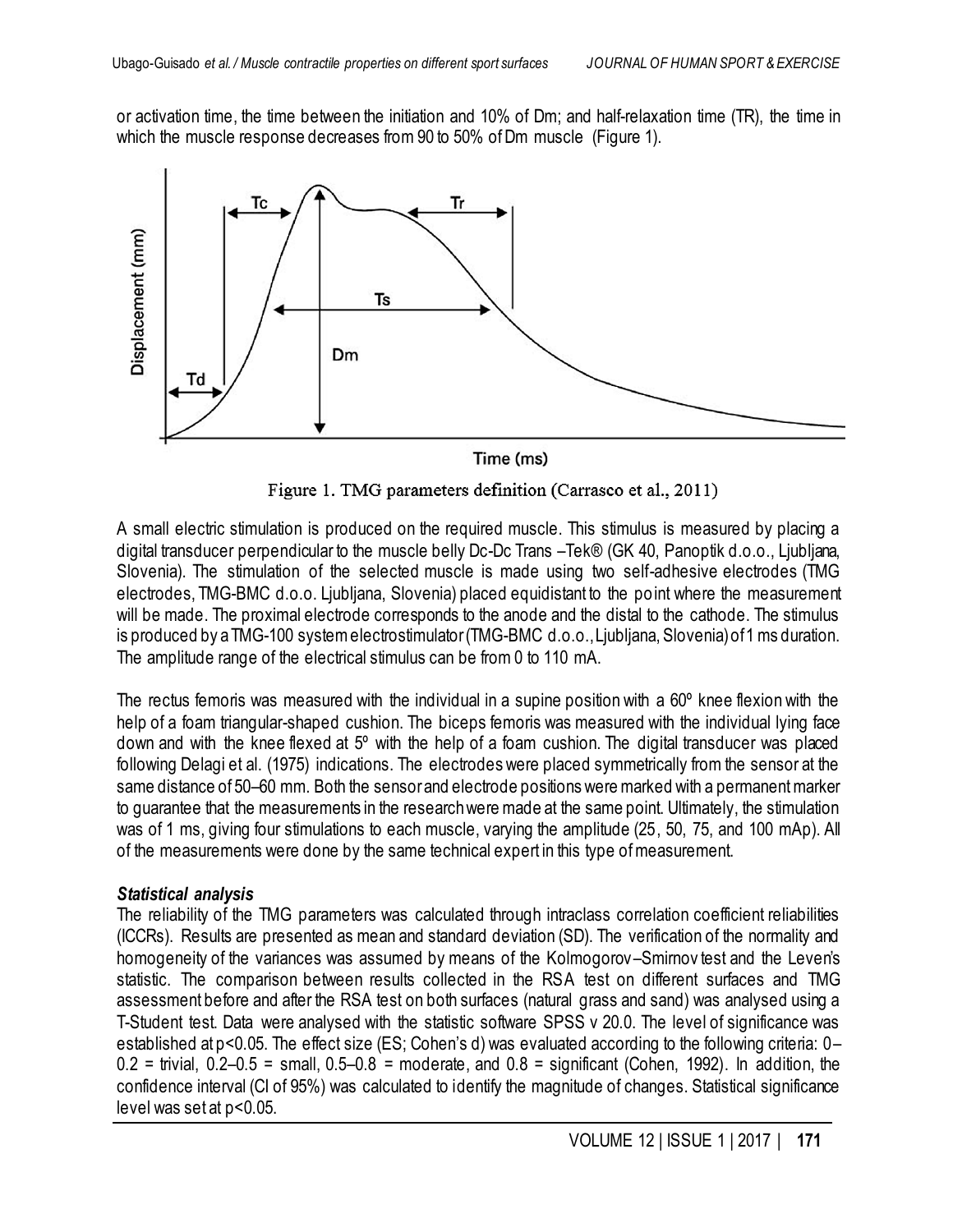## **RESULTS**

In relation to the RSA test results, the RSATT (grass  $10.04 \pm 0.68$  s and sand  $10.65 \pm 0.93$  s; -0.61 s; ES= 0.75; IC: -0.87 to -0.34) and the VMAX (grass 4.00  $\pm$  0.26 m/s and sand 3.78  $\pm$  0.32 m/s; 0.22 m/s; ES= 0.76; IC: 0.12 to 0.31) showed significantdifferences betweenthe surfaces (p<0.01). The %BEST of the RSA test were significant in the fifth and sixth sprint when comparing natural grass and sand (Figure 2). In this context, HRmax during the RSA test was higher on the sand (192.15  $\pm$  11.82 b.p.m.) with respect to natural grass (189.46  $\pm$  11.82 b.p.m.), but significant differences were not found (p=0.54). On the other hand, CMJ height decreased (-2.89 cm; ES= 0.67; IC: to -4.59 to -1.18) after performing the RSA test on sand versus natural grass.





m test RSA. \*Significantly different from the 6 x 40-m sprint decrement between surfaces

#### $p<0.05$ .

 Table 2 shows the results between pre- and post-variables on natural grass and sand of Tc, Tr, Td, and Ts of the rectus femoris and the biceps femoris after completing the RSA test. When comparing the pre- and post-variables of the same surface, the female rugby players showed significant differences in the rectus femoris in the Tr (8.15 ms; ES= 0.81; IC: 5.90 to 10.40; p<0.05) and Ts (31.88 ms; ES= 0.70; IC: 17.87 to 45.89; p<0.05) variables on natural grass and in the Tr variable (11.21 ms; ES= 1.30; IC: 1.72 to 20.70; p<0.01) on sand. The biceps femoris results showed significant differences in the Tr (54.04; ES= 1.28; IC: 37.32 to 75.40; p<0.01) and Td variables (7.13 ms; ES= 0.68; IC: 5.90 to 20.16; p<0.01) on natural grass and in the Tr variable (40.17 ms; ES= 1.07; IC: 31.68 to 112.02; p<0.01) on sand. Once the RSA test was completed onboth surfaces, the results revealed significantly highervalues onthe sand for the rectus femoris for the Tc variable (11.66 ms; ES= 1.00; IC: 4.03 to 9.29; p≤0.01).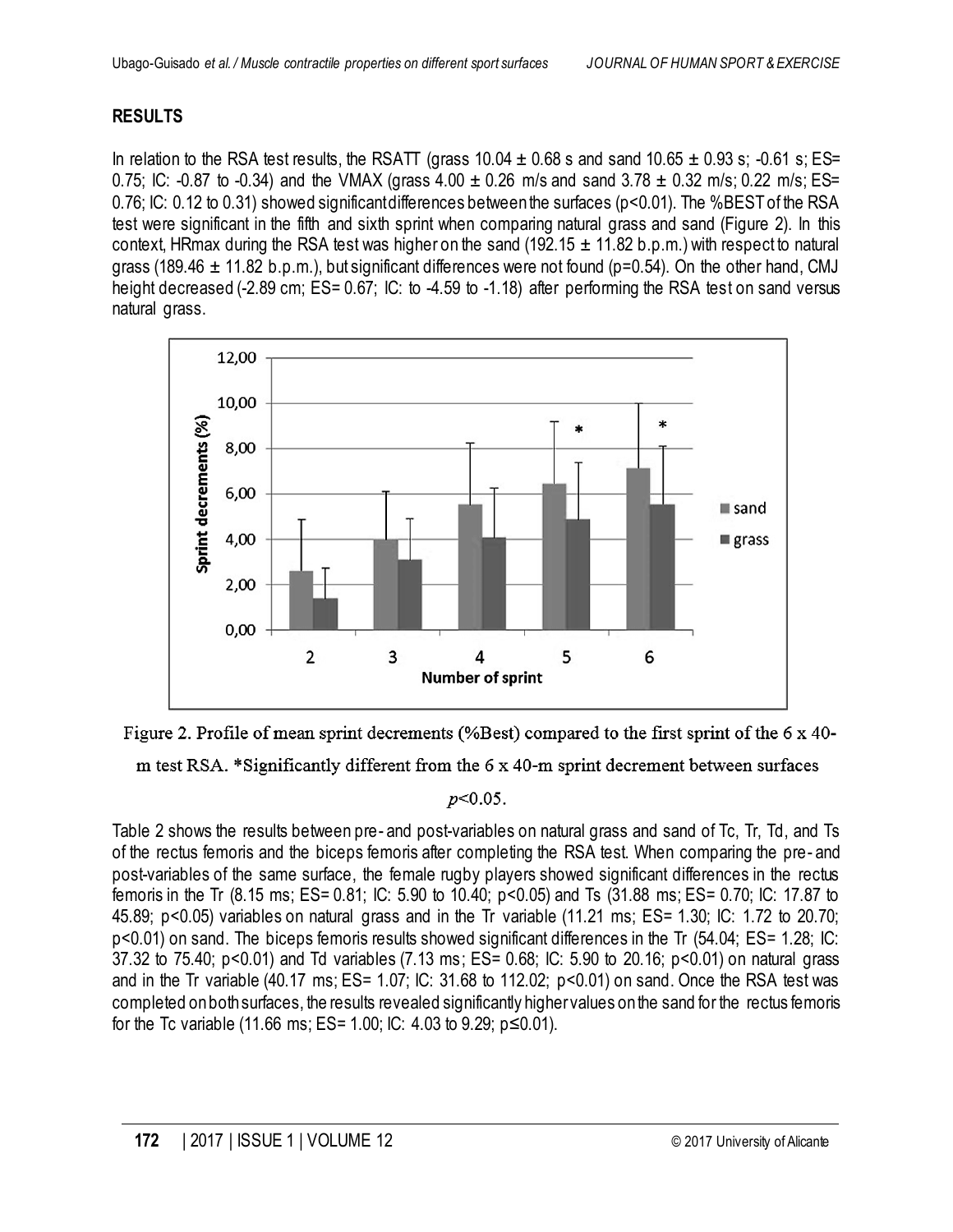|           |      | <b>Natural grass</b> |       |                                                                          |       |             | Sand  |                         |       |             |       |             |       | $\boldsymbol{P}$   |
|-----------|------|----------------------|-------|--------------------------------------------------------------------------|-------|-------------|-------|-------------------------|-------|-------------|-------|-------------|-------|--------------------|
| Variable  |      | Pre                  |       | Post                                                                     |       | Dif. (%)    |       | Pre                     |       | Post        |       | Dif. (%)    |       | Post               |
| RF        |      |                      |       |                                                                          |       |             |       |                         |       |             |       |             |       |                    |
|           | Tc   | 37.43                | $\pm$ | 39.31                                                                    |       | $\pm$ 8.22  | $\pm$ | 39.76                   | $\pm$ | 50.97       | $\pm$ | $30.77 \pm$ |       | 0.010 <sub>1</sub> |
|           | (ms) | 10.86                |       | 12.22                                                                    |       | 11.25       |       | 6.17                    |       | 11.01**     |       | 14.11       |       |                    |
|           | Tr   | 28.46                | $\pm$ | 36.61                                                                    |       | $\pm$ 41.47 |       | ± 31.69                 | $\pm$ | 33.39       | $\pm$ | 6.91        | $\pm$ | 0.388              |
|           | (ms) | 9.45                 |       | 10.60*                                                                   |       | 12.43       |       | 7.39                    |       | 12.46       |       | 2.03        |       |                    |
|           | Td   | 27.10                | $\pm$ | 30.43                                                                    | $\pm$ | 12.39       |       | $\pm$ 25.30             | $\pm$ | 29.05       | $\pm$ | 16.96       | $\pm$ | 0.601              |
|           | (ms) | 3.14                 |       | 9.60                                                                     |       | 8.64        |       | 3.18                    |       | 9.75        |       | 6.72        |       |                    |
|           | Ts   | 118.07 $\pm$         |       | 149.95                                                                   | $\pm$ | 38.70       | $\pm$ | 118.16                  | $\pm$ | 132.46      | $\pm$ | 17.37       | $\pm$ | 0.221              |
|           | (ms) | 20.03                |       | 12.88*                                                                   |       | 10.19       |       | 29.21                   |       | 25.06       |       | 12.95       |       |                    |
|           |      |                      |       |                                                                          |       |             |       |                         |       |             |       |             |       |                    |
| <b>BF</b> |      |                      |       |                                                                          |       |             |       |                         |       |             |       |             |       |                    |
|           | Tc   | 31.36                |       | $±$ 31.54                                                                |       | ± 3.75      |       | $\pm$ 28.87             | $\pm$ | 28.49       | $\pm$ | 0.64        | $\pm$ | 0.284              |
|           | (ms) | 7.30                 |       | 6.79                                                                     |       | 8.14        |       | 8.18                    |       | 8.42        |       | 1.05        |       |                    |
|           | Tr   | 49.19                |       | $\pm$ 103.23 $\pm$ 35.22 $\pm$ 58.75 $\pm$ 98.92 $\pm$ 45.98 $\pm$ 0.794 |       |             |       |                         |       |             |       |             |       |                    |
|           | (ms) | 18.92                |       | 65.53**                                                                  |       | 15.55       |       | 19.12                   |       | 55.78**     |       | 27.81       |       |                    |
|           | Td   | 29.08                |       | $\pm$ 36.21                                                              |       |             |       | $\pm$ 26.05 $\pm$ 28.45 |       | $\pm$ 29.52 |       | ± 5.44      |       | $\pm$ 0.056        |
|           | (ms) | 7.16                 |       | 13.81**                                                                  |       | 8.99        |       | 7.01                    |       | 7.82        |       | 4.11        |       |                    |

Table 2. Comparison of the Tc, Tr, Td and Ts variables of the rectus and biceps femoris.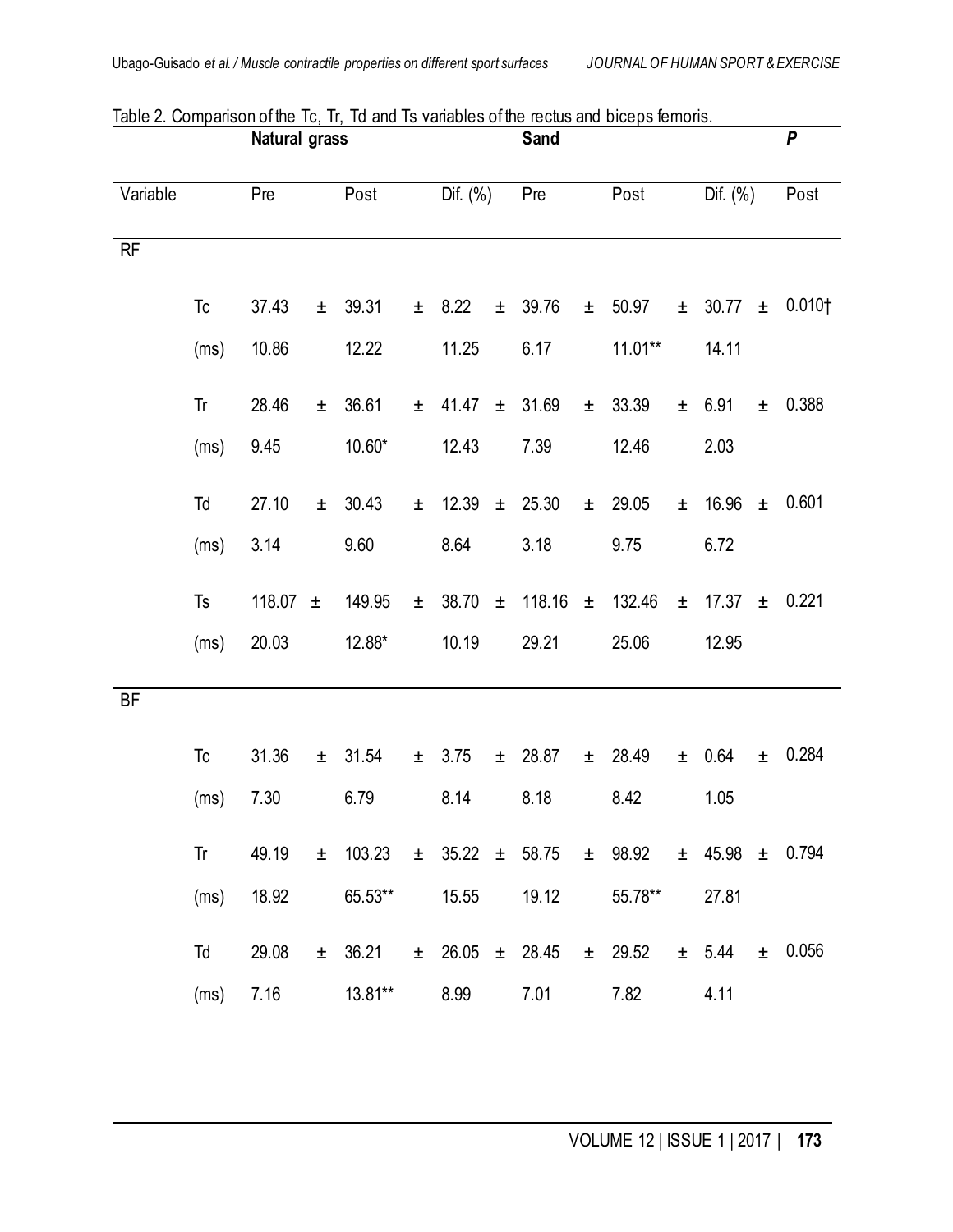|  | Ts 204.19 $\pm$ 203.95 $\pm$ 15.51 $\pm$ 217.53 $\pm$ 219.98 $\pm$ 8.11 $\pm$ 0.616 |  |  |  |  |  |
|--|-------------------------------------------------------------------------------------|--|--|--|--|--|
|  | (ms) 75.62 96.18 11.67 77.83 91.42 2.84                                             |  |  |  |  |  |

\*Significant differences between pre and post on the same surface (*p*<0.05).

\*\* Significant differences between pre and post on the same surface (*p*≤0.01).

† Significant differences between surfaces (*p*<0.05).

Dif. (%): difference of percentage between pre and post.

 RF: rectus femoris; BF: biceps femoris; Tc: contraction time; Td: delay time; Tr: half-relaxation time; Ts: sustain time.

 In Table 3 we can observe the differences in the Dm variable. Between TMG pre- and post- after the RSA test, the results showed significant differences on grass and sand in the rectus femoris (grass: 0.94 mm; ES= 0.64; IC: 0.57 to 2.45; p<0.05; sand: 1.76 mm; ES= 1.77; IC: 1.19 to 2.33; p<0.01) and biceps femoris (grass: 0.78 mm; ES= 0.42; IC: 0.25 to 1.31; p<0.05; sand: 2.14 mm; ES= 1.66; IC: 0.65 to 3.63; p<0.01). When the post-tests between the two surfaces were compared, significantly higher values in the Dm of the rectus femoris on the sand were obtained (1.20 mm; ES= 0.80; IC: 0.21 to 2.61; p<0.05).

**Natural Grass Sand Sand P** 

| Variable  |      | Pre  |       | Post       |       | Dif. $(\%)$ |       | Pre    |       | Post      | Dif. $(\% )$ | Post         |
|-----------|------|------|-------|------------|-------|-------------|-------|--------|-------|-----------|--------------|--------------|
| RF        |      |      |       |            |       |             |       |        |       |           |              |              |
|           | Dm   | 2.46 | $\pm$ | 3.40       | $\pm$ | 55.03       |       | ± 2.84 | $\pm$ | 4.60      | $\pm$ 75.44  | $\pm$ 0.042† |
|           | (mm) | 1.09 |       | $1.86*$    |       | 13.11       |       | 0.85   |       | $1.14**$  | 5.66         |              |
|           |      |      |       |            |       |             |       |        |       |           |              |              |
| <b>BF</b> |      |      |       |            |       |             |       |        |       |           |              |              |
|           | Dm   | 3.87 |       | $\pm$ 4.65 | $\pm$ | 57.63       | $\pm$ | 3.36   | $\pm$ | 5.50      | ± 62.61      | $\pm$ 0.162  |
|           | (mm) | 2.01 |       | $1.74*$    |       | 8.48        |       | 1.67   |       | $0.91***$ | 11.73        |              |

Table 3. Comparison of maximal displacement (Dm) between natural grass and sand in post-test

 \*Significant differences between pre and post on the same surface (*p*<0.05). \*\* Significant differences between pre and post on the same surface (*p*≤0.01). † Significant differences between surfaces (*p*<0.05).

Dif. (%): difference of percentage between pre and post.

RF: rectus femoris; BF: biceps femoris; Dm: maximal displacement.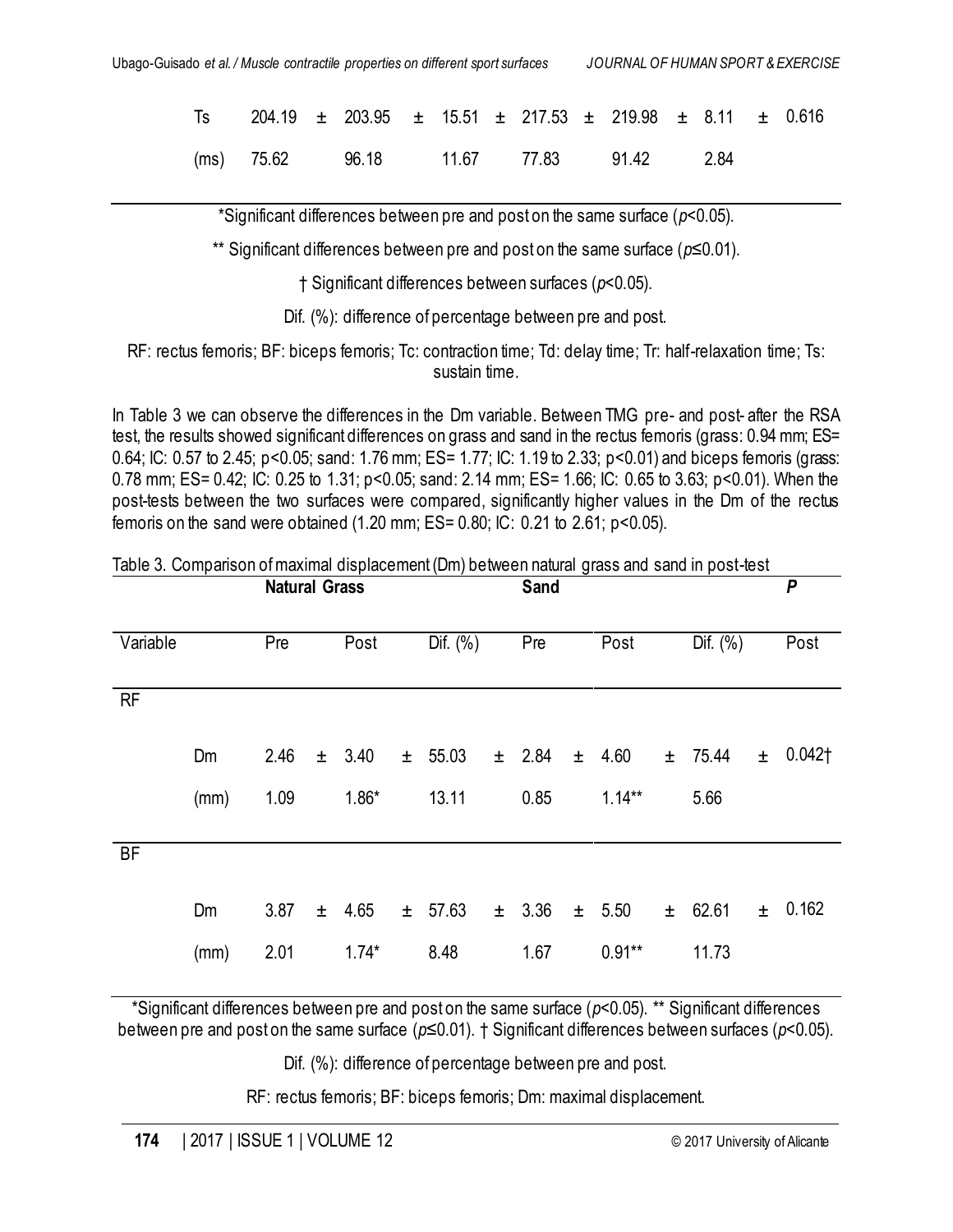## **DISCUSSION**

 The main findings of this study were that the RSA test done onthe sand produces adifferentmuscle response compared to physical exercise done on natural grass. In recent years, there has been an increase of studies that use TMG in their investigations of diverse topics, such as sport and rehabilitation (García-Manso, Rodríguez-Ruiz et al., 2011; García-Manso, Rodríguez-Matoso et al., 2011), among others.

 This technique has been validated and evaluated by various authors, proving to be reliable for collecting this type of data (Tous-Fajardo et al., 2010), with a high sensitivity for detecting changes in the characteristics of the leg muscles (Rodríguez-Ruiz et al., 2011). Various studies have proven their use for professionals and researchers for detecting muscle damage and recovery (García-Manso, Rodríguez-Matoso et al., 2011). Because it is a non-invasive evaluation technique and is independent of motivation, TMG has recently been incorporated in the rehabilitation and sport training fields (Tous-Fajardo et al., 2010). However, it has never been used to measure the contractile capacity of the muscles after an induced fatigue test on different sport surfaces.

 In relation to performance parameters during the RSA test, players reached higher speed peaks on natural grass. In this way, the total times of the test are lower on this surface compared to on the sand, and the differences infatigue start to be more evidentbetweenthe two surfaces at the fifth sprint. Our results coincide with studies like that of Alcaraz et al. (2011) who concluded that sand reduces running speed due to a higher overuse ofthe athlete. Studies onrunners using electromyography provehighenergy expenditure associated with higher muscle activity during running on sand compared to a firm surface (Pinnington et al., 2005). Also, when comparing an eight-week training session on grass and sand, a higher fatigue is perceived on sand compared to natural grass (Binnie, Dawson, Arnot et al., 2014). Other studies using reduced game situations in football players have proven that players have a higher fatigue perception when they play on sand compared to asphalt (Brito et al., 2012).

 In TMG, fatigue is manifested by a reduction in the capacity to maintain a determined level of strength during a sustained contraction or the inability to reach an initial strength level in repeated contractions, along with changes in electric muscle activity (Rodríguez-Matoso et al., 2012). Using TMG, fatigue is detected by increments in Dm (García-Manso, Rodríguez-Ruiz, Rodríguez-Matoso et al., 2011), in Td (Šimunič et al., 2005), in Tc (Smith et al., 2006), in Ts (García-Manso, Rodríguez-Matoso, Sarmiento et al., 2012), and in Tr (García-Manso, Rodríguez-Ruiz, Rodríguez-Matoso et al., 2011). The results that we obtained in each surface between TGM pre- and post- are of a higher Tr and Ts in the RF and a higher Tr and Td in the BF on natural grass, and a higher Tc and Dm in the RF and a higher Tr and Dm in the BF on sand. When we compare between surfaces, sand provokes higher muscle fatigue in the RF with 29.66% more contraction time and 35.29% more muscle belly deformation.

 These findings coincide with studies like that of García-Manso, Rodríguez-Ruiz, Rodríguez-Matoso et al. (2011) who evaluated the state of the muscle immediately after an ultra-resistance triathlon and found an increase in the BF in the Tc, Tr, and Dm once the race was finished. The effect of muscle fatigue generates a loss in contractile capacity shown by changes in neuromuscular response and muscle contractil e capacity (García-Manso, Rodríguez-Matoso, Sarmiento et al., 2012). Wiewelhove et al. (2015) observed a significant increase in Tc in the RF and BF after high-intensity interval training during six days, which is a potential marker for fatigue and recovery control. A reduction of stiffness (increasing Dm) causes a loss of strength and explosive power, decreasing the ability to generate force rapidly (Wiewelhove et al., 2015).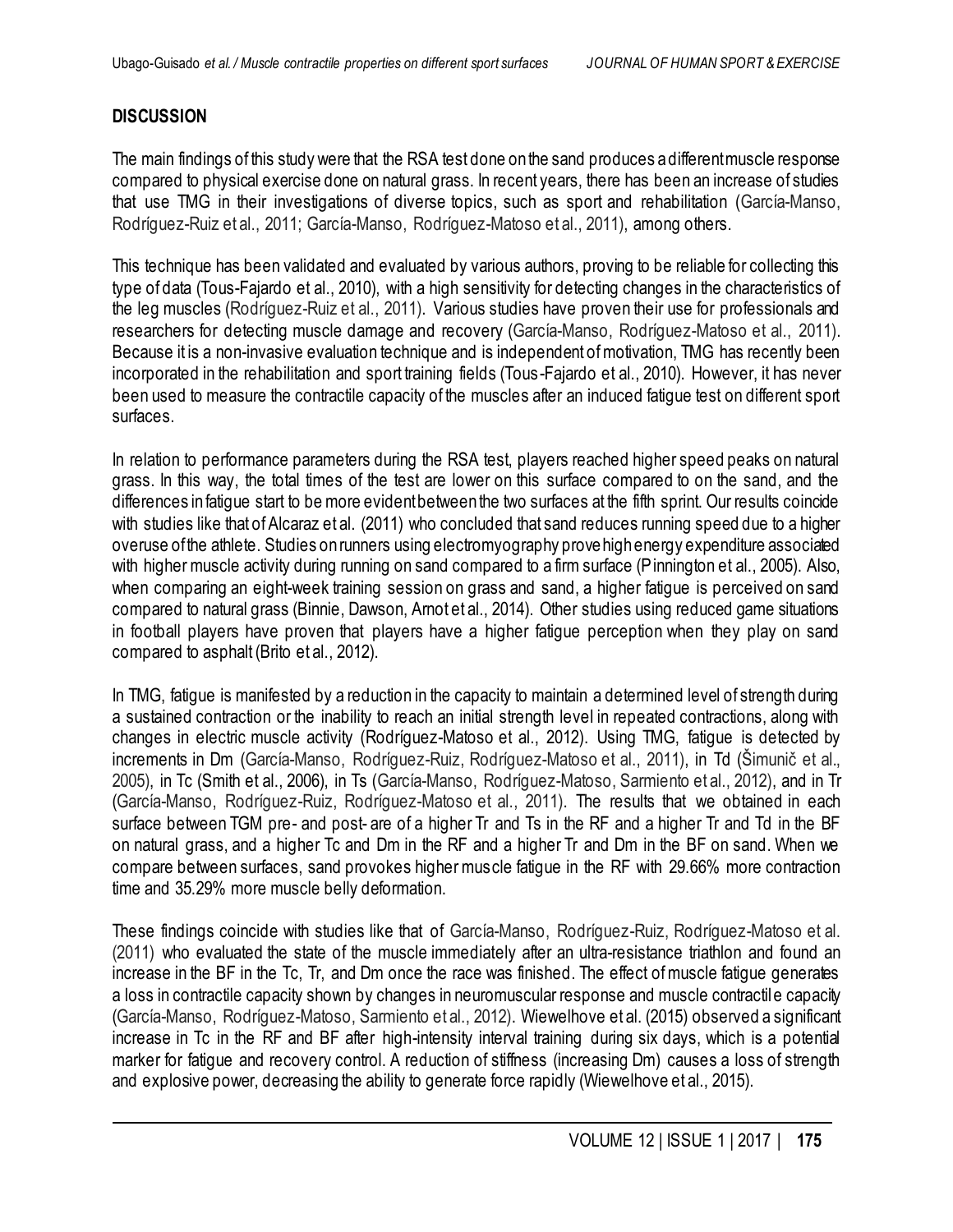In contrast, authors like López-Rovira and Amorrich-del Fresno (2014) revealed a statistically significant decrease in Dm after exercise (p<0.01). However, after a recovery muscle massage, they detected a significant maximum deformation increment (p<0.01) due to a decrease inmuscle stiffness and tone. In short- to medium-duration resistance events with an elevated intensity (2 minutes on a cycle ergometer), the participants showed statistically significant decreases in Dm values (Carrasco et al., 2011). These results highlight the importance of controlling parameters like the intensity of the exercise, the duration, the type of activity practiced, and the magnitude of the stimulation, as very short stimulations will not fatigue type I fibres (García-Manso, Rodríguez-Matoso, Sarmiento et al., 2012).

 Resistance to fatigue and muscle stiffness can be a risk factor for injury. Alentorn-Geli et al. (2015) analysed the risk of anterior cruciate ligament injury in male football players. Their results were that the players with an injury at the time of the test had higher values in Tc, Tr, and Ts in the RF and in Dm in the BF compared to those players without injuries. These results must be taken into account when choosing athletes with a high anterior cruciate ligamentinjury risk and also for designing adequate preventionprogrammes foranteri or cruciate ligament injuries in female rugby players. As an alternative use, sand can also be used as an effective rehabilitation surface, as it reduces force impact due to its ability to absorb impact, which is useful for adequate injury rehabilitation (Impellizzeri et al., 2008). However, the higher fatigue on the sand surface demonstrated in this study requires a higher control of training load. This control would allow the use of sand for sport training due to the benefits in the athlete's performance, incorporating exerciseson sand during their firm surface training (Mirzaei et al., 2013).

 Although TMG is a reliable method, various methodological factors exist that can affect its reliability, such as the position of the sensor in relation to the muscle belly, the pressure point of the sensor, and the placement of the electrodes (Tous-Fajardo et al., 2010). To minimise these factors, the zone where the electrodes were placed were marked with a felt-tip pen so that they were always put in the same place; the measure of the sensor point was also marked, and the tests were always measured by the same person. One of the limitations of this study was the evaluation of only two muscle groups. It is possible to evaluate other lower trunk muscle groups, as well as increase the number and intensity of the stimulations in each muscle group. In future research, the measurement of serum concentrations of creatine kinase (CK), C-reactive protein (CRP), and urea, as well as of delayed onset muscle soreness (DOMS) at the end and after 72h, could provide information on the evolution and correlation of these parameters with the TMG variables.

## **CONCLUSION**

 Information on skeletal muscle structure is very important for observing changes in the muscles and improving training processes of athletes (Dahmane et al., 2001). Also, the follow up and control with TMG helps training, as it allows an adequate monitoring and improves injury prevention programmes, decreasing their incidence (Vasilescu et al., 2008). Nonetheless, its use in the sport field is still incipient. Therefore, the main conclusionofthis research is that repetitive-sprint-actions on sand regarding the natural grass produces higher levels of muscle fatigue on rectus femoris but not on biceps femoris. Hence, this research can help technical and medical personnel for predicting and orientating future prescription of training load and avoid muscle injury risk.

## **ACKNOWLEDGEMENTS**

 We appreciate the collaboration of the participants and families who were part of the study and we would like to thank all the sports clubs who supported this research.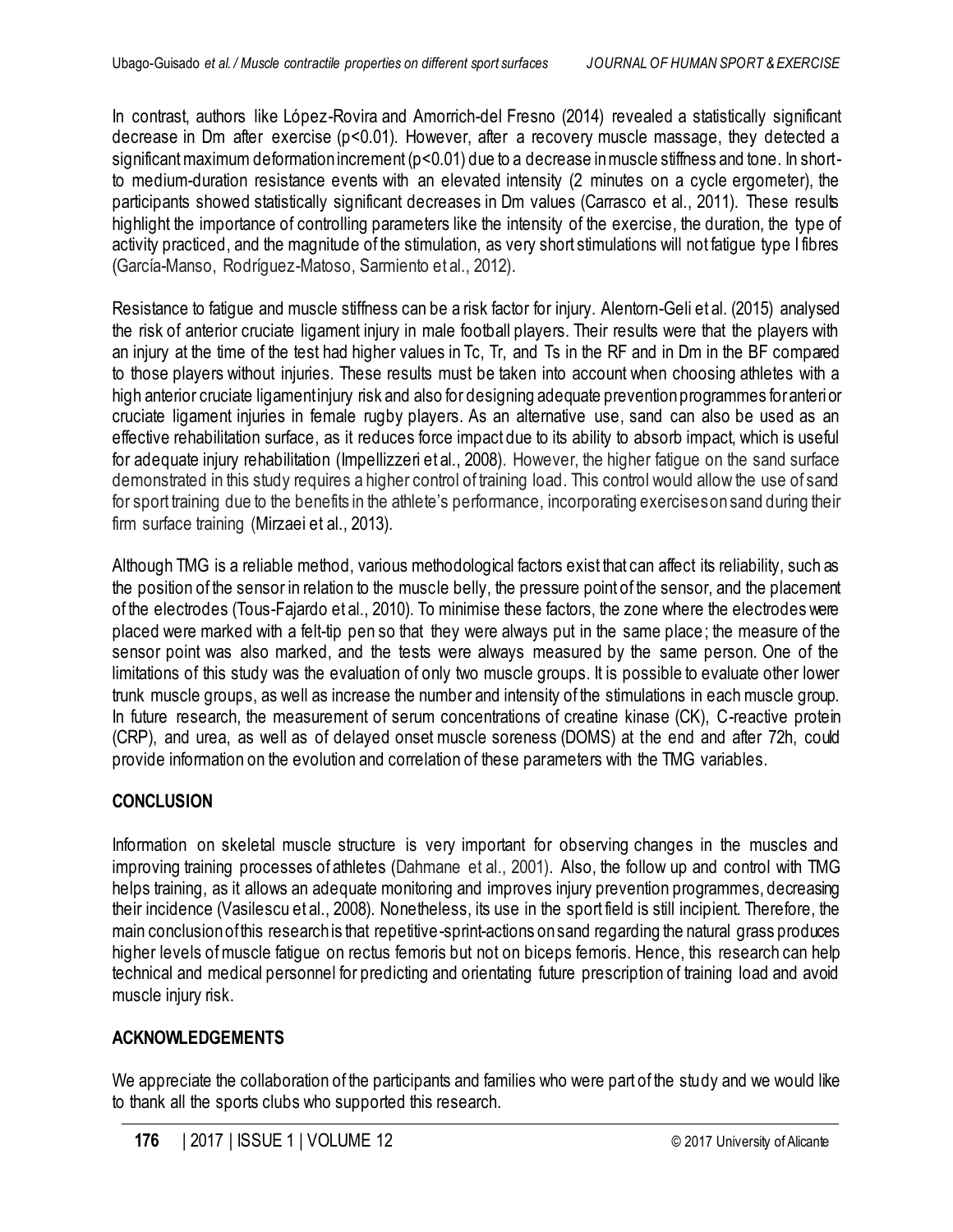## **REFERENCES**

- 1. Alcaraz, P. E., Palao, J. M., Elvira, J. L. L., & Linthorne, N. P. (2011). Effects of a sand running surface on the kinematics of sprinting at maximum velocity. *Biol Sport*, *28*(2), 95-100.
- 2. Alentorn-Geli, E., Alvarez-Diaz, P., Ramon, S., Marin, M., Steinbacher, G., Boffa, J. J., … Cugat, Ramon. (2015). Assessment of neuromuscular risk factors for anterior cruciate ligament injury through tensiomyography in male soccer players. *Knee Surg Sport Tr A, 23*(9), 2508-2513.
- 3. Barbero-Álvarez, J. C., Coutts, A., Granda, J., Barbero-Álvarez, V., & Castagna, C. (2010). The validity and reliability of a global positioning satellite system device to assess speed and repeated sprint ability (RSA) in athletes. *J Sci Med Sport*, *13*(2), 232-235.
- 4. Binnie, M. J., Dawson, B., Arnot, M. A., Pinnington, H., Landers, G., & Peeling, P. (2014a). Effect of sand versus grass training surfaces during an 8-week pre-season conditioning programme in team sport athletes. *J Sport Sci, 32*(11), 1001-1012.
- 5. Binnie, M. J., Dawson, B., Pinnington, H., Landers, G., & Peeling, P. (2014b). Sand training: a review of current research and practical applications. *J Sport Sci*, *32*(1), 8-15.
- 6. Brito, J., Krustrup, P., & Rebelo, A. (2012). The influence of the playing surface on the exercise intensity of small-sided recreational soccer games. *Hum Movement Sci, 31*(4), 946-956.
- 7. Carrasco, L., Sañudo, B., de Hoyo, M., & Ochiana, G. (2011). Tensiomyographic characteristics of Rectus Femoris after a single bout of intense exercise. *J Soc Sci, 7*(3), 354.
- 8. Chaouachi, A., Manzi, V., Wong, D. P., Chaalali, A., Laurencelle, L., Chamari, K., & Castagna, C. (2010). Intermittent endurance and repeated sprint ability in soccer players. *J Strength Cond Res*, *24*(10), 2663-2669.
- 9. Cohen, J. (1992). Quantitative methods in psychology: A power primer. *Psychol Bul, 112*(1), 155– 159.
- 10. Dahmane, R., Valenčič, V., Knez, N., & Eržen, I. (2001). Evaluation of the ability to make non- invasive estimation of muscle contractile properties on the basis of the muscle belly response. *Med Biological Eng Comput*, *39*(1), 51-55.
- 11. Delagi E. F., Perotto A., Iazetti J., & Morrison D. (1975). *Anatomic guide for the electromyographer: the limbs*. Springfield: Charles C. Thomas.
- 12. Ekstrand, J., Timpka, T., & Hägglund, M. (2006). Risk of injury in elite football played on artificial turf versus natural grass: a prospective two-cohort study. *Brit J Sports Med*, *40*(12), 975-980.
- 13. Fuller, C. W., Ekstrand, J., Junge, A., Andersen, T. E., Bahr, R., Dvorak, J., ... & Meeuwisse, W. H. (2006). Consensus statement on injury definitions and data collection procedures in studies of football (soccer) injuries. *Scand J Med Sci Spor*, *16*(2), 83-92.
- 14. García-Manso, J. M., Rodríguez-Ruiz, D., Rodríguez-Matoso, D., de Saa, Y., Sarmiento, S., & Quiroga, M. (2011a). Assessment of muscle fatigue after an ultra-endurance triathlon using  tensiomyography (TMG). *J Soc Sci*, *29*(6), 619-625.
- 15. García-Manso, J. M., Rodríguez-Matoso, D., Rodríguez-Ruiz, D., Sarmiento, S., de Saa, Y., & Calderón, J. (2011b). Effect of cold-water immersion on skeletal muscle contractile properties in  soccer players. *Am J Phys Med Rehab*, *90*(5), 356-363.
- 16. García-Manso, J. M., Rodríguez-Matoso, D., Sarmiento, S., de Saa, Y., Vaamonde, D., Rodríguez- Ruiz, D., & Da Silva-Grigoletto, M. E. (2012). Effect of high-load and high-volume resistance exercise on the tensiomyographic twitch response of biceps brachii. *J Electromyogr Kines*, *22*(4), 612-619.
- 17. Giatsis, G., Kollias, I., Panoutsakopoulos, V., & Papaiakovou, G. (2004). Volleyball: Biomechanical differences in elite beach‐volleyball players in vertical squat jump on rigid and sand surface. *Sport Biomech, 3*(1), 145-158.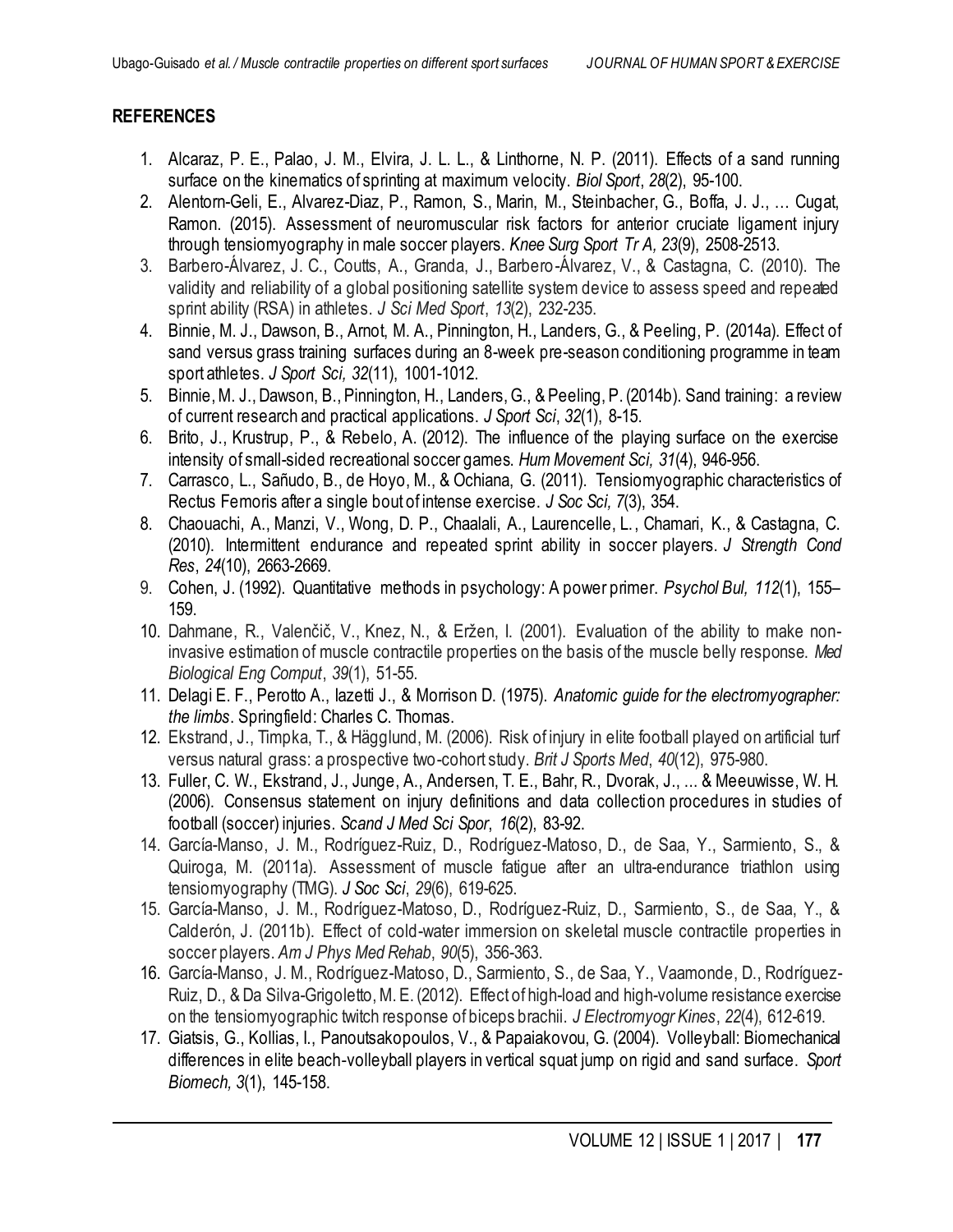- 18. Hawkins, R. D., Hulse, M. A., Wilkinson, C., Hodson, A., & Gibson, M. (2001). The association football medical research programme: an audit of injuries in professional football. *Brit J Sports Med*, *35*(1), 43-47.
- 19. Hughes, M. G., Birdsey, L., Meyers, R., Newcombe, D., Oliver, J. L., Smith, P. M., . . . Kerwin, D. G. (2013). Effects of playing surface on physiological responses and performance variables in a controlled football simulation. *J Soc Sci, 31*(8), 878-886.
- 20. Iacovelli, J. N., Jingzhen, Y., Thomas, G., Hongqian, W., Schiltz, T., & Foster, D. T. (2013). The effect of field condition and shoe type on lower extremity injuries in American Football. *Brit J Sports Med, 47*(12), 789-793.
- 21. Impellizzeri, F. M., Rampinini, E., Castagna, C., Martino, F., Fiorini, S., & Wisloff, U. (2008). Effect of plyometric training on sand versus grass on muscle soreness and jumping and sprinting ability in soccer players. *Brit J Sports Med, 42*(1), 42-46.
- 22. Inklaar, H. (1994). Soccer injuries. II: Aetiology and prevention. *Sports Medicine (Auckland, NZ)*, *18*(2), 81-93.
- 23. Knobloch, K., Yoon, U., & Vogt, P. M. (2008). Acute and overuse injuries correlated to hours of training in master running athletes. *Foot Ankle Int*, *29*(7), 671-676.
- 24. Kokkonen, J., Nelson, A. G., & Cornwell, A. (1998). Acute muscle stretching inhibits maximal strength  performance. *Res Q Exercise Sport*, *69*(4), 411-415.
- 25. López-Rovira, E., & Amorrich-del Fresno, A. (2014). Comparative clinical study on effects of cryotherapy and massage through Tensiomyography. *Physiotherapy and Divulgation, 2*(4), 13-22.
- 26. Mirzaei, B., Norasteh, A. A., & Asadi, A. (2013). Neuromuscular adaptations to plyometric training: depth jump vs. countermovement jump on sand. *Sport Sci Health, 9*(3), 145-149.
- 27. Orchard, J. W. (2001). Intrinsic and Extrinsic Risk Factors for Muscle Strains in Australian Football Neither the author nor the related institution has received any financial benefit from research in this  study. *Am J Sports Med*, *29*(3), 300-303.
- 28. Petibois, C., Cazorla, G., Poortmans, J. R., & Deleris, G. (2002). Biochemical aspects of overtraining in endurance sports: a review. *Sports Med, 32*(13), 867-878.
- 29. Pinnington, H. C., Lloyd, D. G., Besier, T. F., & Dawson, B. (2005). Kinematic and electromyography analysis of submaximal differences running on a firm surface compared with soft, dry sand. *Eur Journal of Appl Physiol, 94*(3), 242-253.
- 30. Rey, E., Lago-Peñas, C., & Lago-Ballesteros, J. (2012). Tensiomyography of selected lower-limb muscles in professional soccer players. *J Electromyogr Kines, 22*(6), 866-872.
- 31. Rodríguez-Matoso, D, García-Manso, J. M., Sarmiento, S., de Saa, Y., Vaamonde, D., Rodríguez Ruiz, D., & da Silva-Grigoletto, M. E. (2012). Evaluaciónde la respuestamuscular como herramienta de control en el campo de la actividad física, la salud y el deporte. *J Andalusian Sport Med, 5*(1), 28- 40.
- 32. Rodríguez-Ruiz, D., Rodríguez-Matoso, D., Quiroga, M. E., Sarmiento, S., & Da Silva-Grigoletto, M. E. (2011). Study of extensor and flexor musculature in the knees of male and female volleyball  players. *Brit J Sports Med*, *45*(6), 543-543.
- 33. Sánchez-Sánchez, J., García-Unanue, J., Jiménez-Reyes, P., Gallardo, A., Burillo, P., Felipe, J. L., & Gallardo, L. (2014). Influence of the Mechanical Properties of Third-Generation Artificial Turf Systems on Soccer Players' Physiological and Physical Performance and Their Perceptions. *Plos One, 9*(10), e111368.
- 34. Šimunič, B., Rozman, S., & Pišot, R. (2005). Detecting the velocity of the muscle contraction. In *III International Symposium of New Technologies in Sport, Sarajevo*.